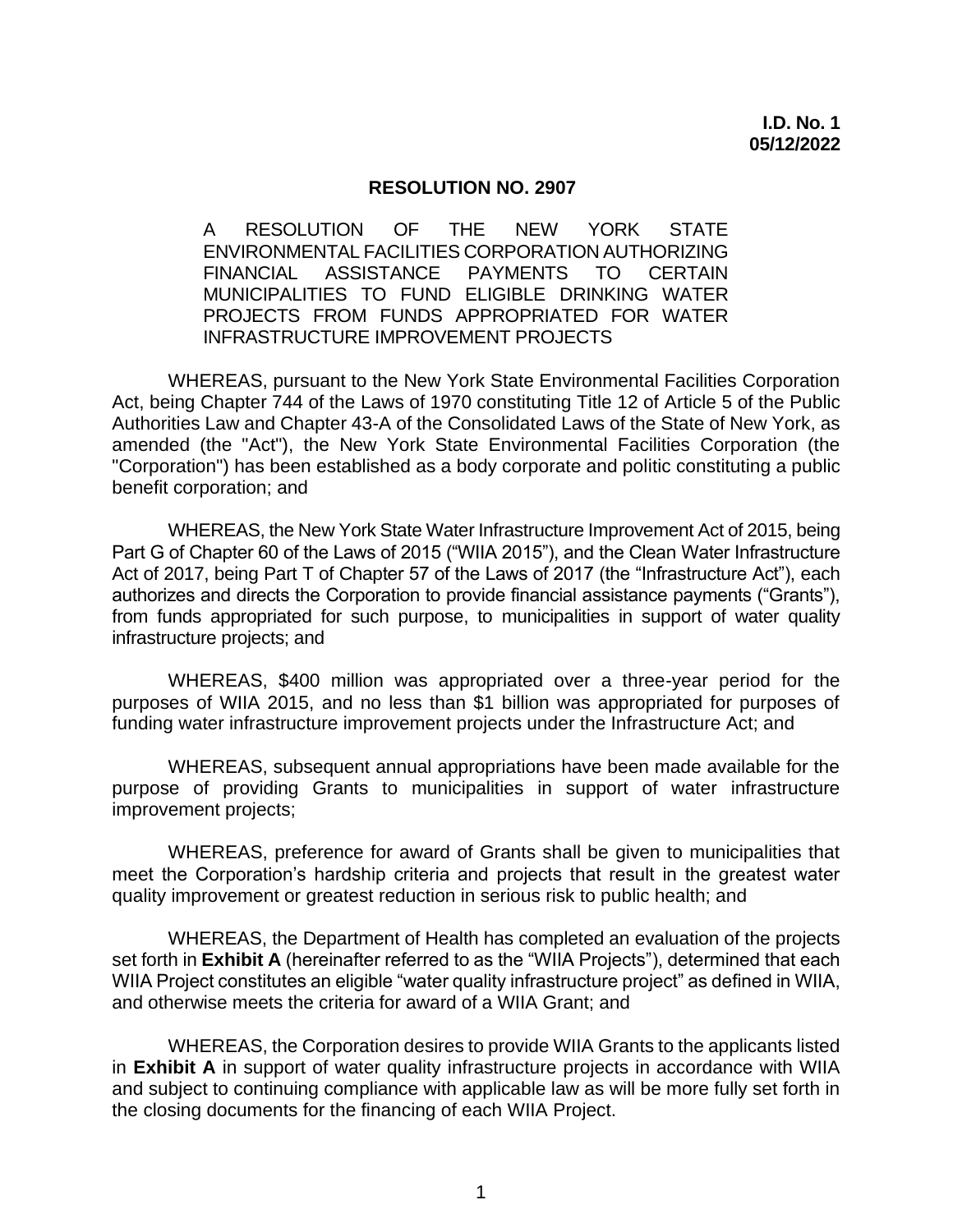WHEREAS, pursuant to WIIA, a municipality is not required to accept DWSRF financing from the Corporation to receive a WIIA Grant; however, municipalities often seek DWSRF financing in addition to their WIIA grant to fund the total cost of their project; and

 WHEREAS, for any DWSRF Project or WIIA Project subject to Article 6 of the Environmental Conservation Law, or the State Smart Growth Public Infrastructure Policy Act, the President has attested in a written Smart Growth Impact Statement that the project meets the relevant criteria as set forth in the Smart Growth Public Infrastructure Policy Act to the extent practicable or, if a Project does not meet the relevant criteria and compliance is considered impracticable, has provided a detailed statement of justification; and

 NOW, THEREFORE, BE IT RESOLVED BY THE DIRECTORS OF THE NEW YORK STATE ENVIRONMENTAL FACILITIES CORPORATION, AS FOLLOWS:

## **SECTION 1. FINANCIAL ASSISTANCE PAYMENTS (WIIA GRANTS)**

 A. The Corporation has reviewed the information supplied by each applicant set forth in **Exhibit A** in connection with its application for a WIIA Grant

 B. To accomplish the purposes of WIIA and provide financial assistance payments to the WIIA Project recipients, the Corporation is hereby authorized to provide WIIA Grants, from appropriated funds to the applicants set forth in **Exhibit A** subject to continuing compliance with applicable law.

 C.The President, any Vice President, Chief Financial Officer, General Counsel or Controller (collectively, the "Authorized Officers") of the Corporation are each hereby authorized to determine the amount of each WIIA Grant (which amount shall not exceed the amounts authorized herein) and the terms thereof.

# **SECTION 2. GENERAL**

 A. All covenants, stipulations, obligations and agreements of the Corporation contained in this Resolution, and in any agreement, prepared pursuant to this Resolution, shall be deemed to be the covenants, stipulations, obligations and agreements of the Corporation to the full extent authorized or permitted by law, and such covenants, stipulations, obligations and agreements shall be binding upon the Corporation and its successors from time to time and upon any board or body to which any powers or duties affecting such covenants, stipulations, obligations and agreements shall be transferred by or in accordance with law. Except as otherwise provided in this Resolution, all rights, powers and privileges conferred and duties and liabilities imposed upon the Corporation by the provisions of this Resolution, or by any financing agreement prepared pursuant to this Resolution, shall be exercised or performed by the Corporation or by such directors, officers, board or body as may be required by law to exercise such powers and to perform such duties.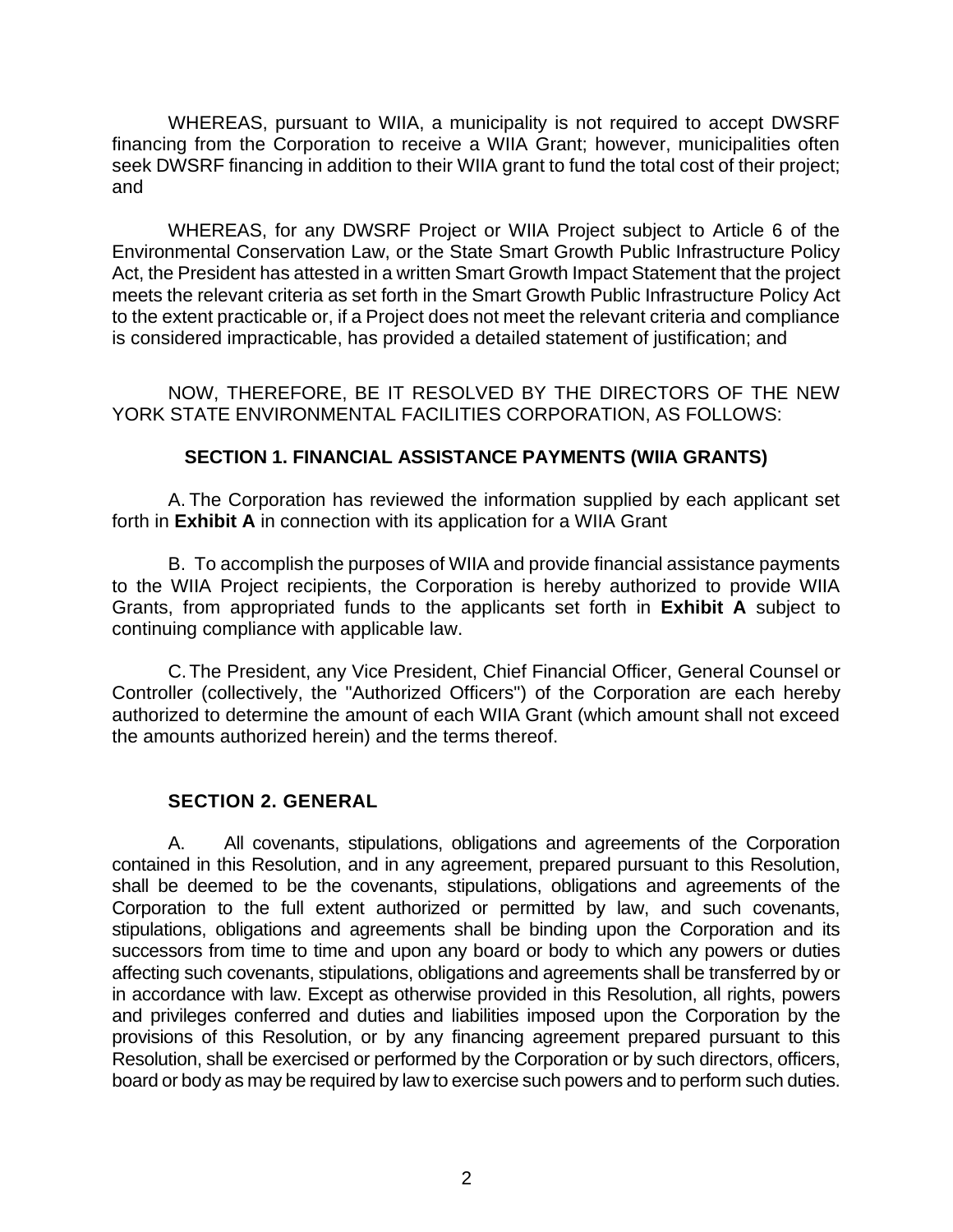B. No covenant, stipulation, obligation or agreement contained in this Resolution, or in any agreement prepared pursuant to this Resolution, shall be deemed a covenant, stipulation, obligation or agreement of any director, officer, agent or employee of the Corporation in his or her individual capacity and neither the Directors of the Corporation nor any Authorized Officer or the Secretary to the Corporation executing any such financing agreement shall be liable personally thereon or be subject to personal liability by reason of the execution thereof.

 C. The amount of each WIIA Grant (which amount shall not exceed the amounts authorized herein) and the terms thereof shall be determined by Authorized Officers.

 D. The Authorized Officers and the Secretary to the Corporation are each individually authorized and directed to execute and deliver any such other agreements or other changes, omissions, insertions, revisions or amendments to each of the documents referred to in this Resolution as they may determine to be necessary or proper for carrying out, giving effect to and consummating the transactions contemplated by this Resolution and any financing agreement prepared pursuant to this Resolution. instruments, to do and cause to be done any such other acts and things, and to make such

E. This Resolution shall take effect immediately.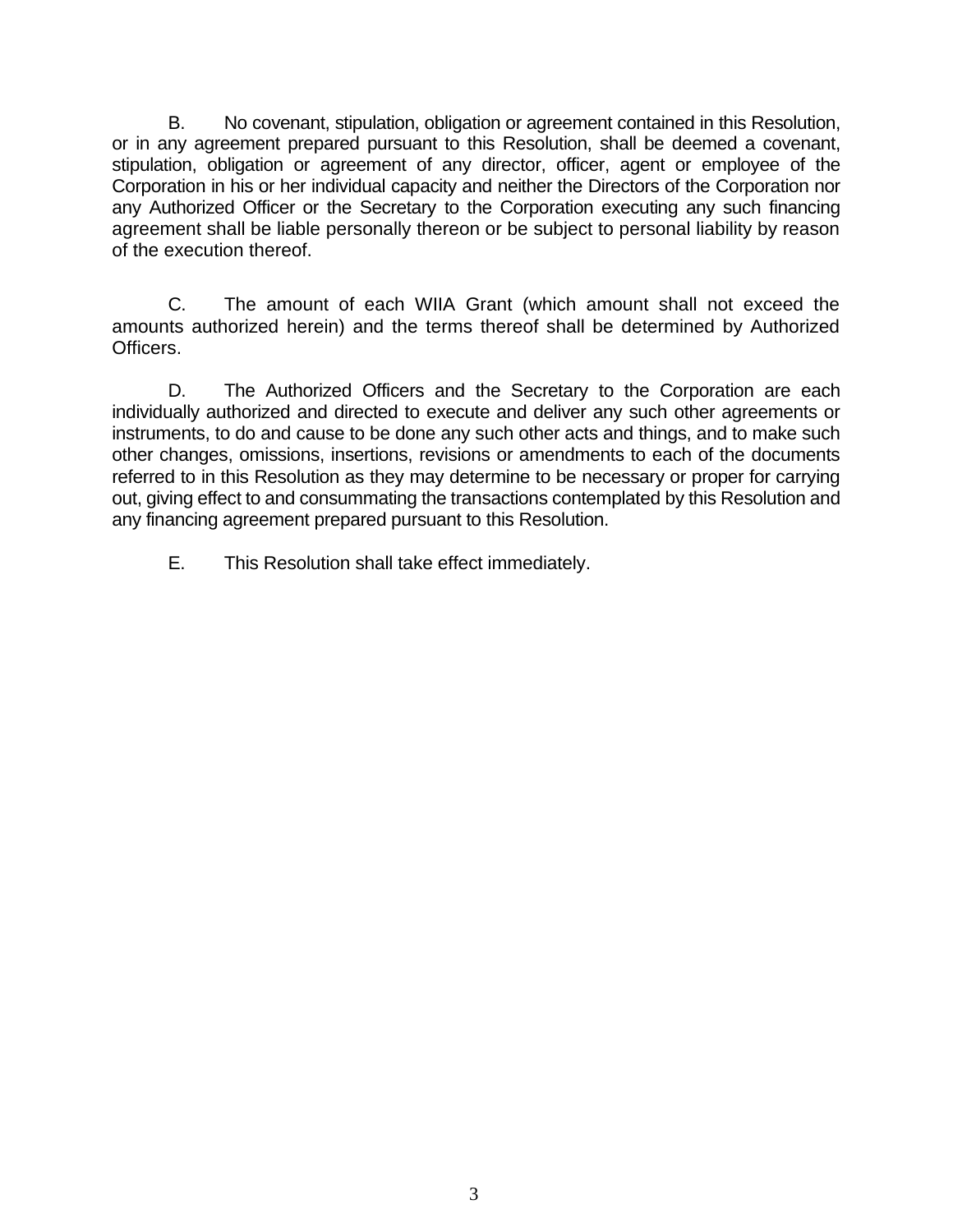## **Exhibit A**

## Financial Assistance Payment Recipients (Drinking Water WIIA Grants)

| <b>Project Number</b> | Applicant   | <b>County</b> | Maximum Grant Amount |
|-----------------------|-------------|---------------|----------------------|
| 18652                 | Yonkers (C) | Westchester   | \$1,710,000          |

#### Project Description

 This project consists of the installation of approximately 2,000 linear feet of 16-inch and 12-inch watermain and related appurtenances along Warburton Avenue, Lamartine Avenue, and Ashburton Avenue to interconnect the City's high and low pressure zones. The project is defined by the engineering report entitled "Engineering Report for New York State Assisted Funding for Drinking Water Infrastructure Projects Covered Under the NYS Water Infrastructure Improvement Act" dated September 2018 by the engineering firm H2M architects + engineers, as may be updated, amended, supplemented, and approved by the Agency.

**BY:** /*s*/

 **Kate Siobhan Howard Secretary to the Corporation**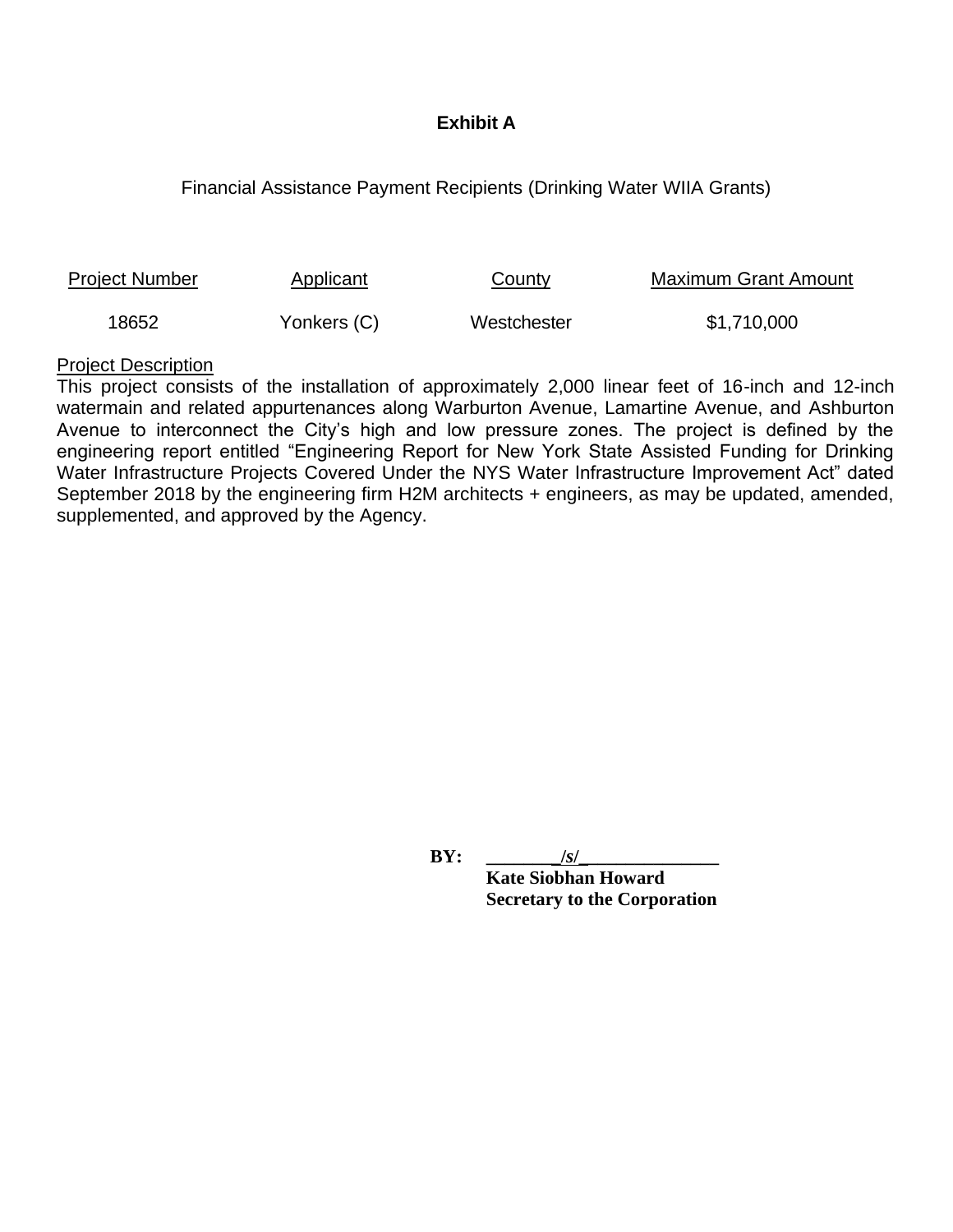#### **RESOLUTION NO. 2908**

 FACILITIES CORPORATION AMENDING THE PRIOR AUTHORIZATIONS CORPORATION TO CERTAIN RECIPIENTS IN CONNECTION WITH THE CLEAN WATER STATE REVOLVING FUND A RESOLUTION OF THE NEW YORK STATE ENVIRONMENTAL FOR FINANCIAL ASSISTANCE TO BE PROVIDED BY THE

 Modification of the Project Scope and Extension of Financing Maturity Date Corinth (V) - Project No. C5-5542-03-00

 WHEREAS, by Resolution No. 2487 adopted on May 11, 2017, the Board authorized a five-year short-term interest-free financing to be made by the Corporation to the Village of Corinth for a maximum principal amount not to exceed \$16,500,000; and

 WHEREAS, by Resolution No. 2488 adopted on May 11, 2017, the Board awarded the Village of Corinth a Water Infrastructure Improvement Act ("WIIA") grant in an amount not to exceed \$5,000,000; and

 WHEREAS, on May 17, 2017, the Public Authorities Control Board ("PACB") adopted Resolution No. 17-EF-714 approving the financing; and

 WHEREAS, the financing and grant award were made by the Corporation to the Village of Corinth for the maximum principal amount of \$20,000,000 pursuant to a Project Finance Agreement executed between the parties that closed effective June 8, 2017; and

 WHEREAS, the original scope of the project associated with the Village of Corinth's financing and grant award has expanded to include additional work; and

 WHEREAS, the maximum five-year period of the financing will expire on June 8, 2022 and the Village of Corinth requires additional time to complete the project; and

 WHEREAS, the Board desires to authorize (1) an extension of the maturity date of the Village of Corinth's financing to June 8, 2023 and (2) a modification of the project scope as set forth herein.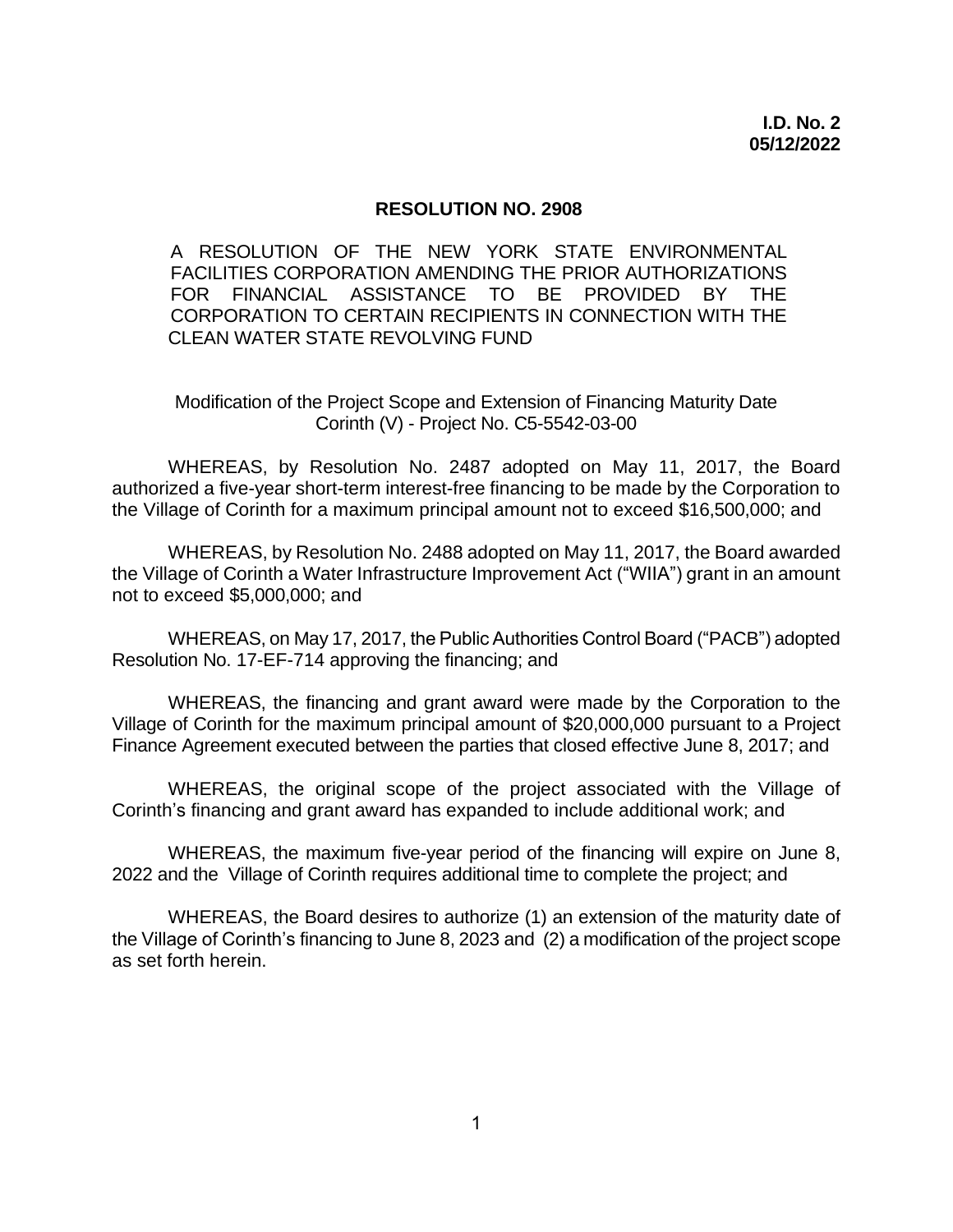Extension of the Financing Maturity Date Newburgh (C) - Project No. C3-7332-11-00

 WHEREAS, by Resolution No. 2501 adopted on June 29, 2017, the Board authorized a five-year short-term interest-free financing to be made by the Corporation to the City of Newburgh for a maximum principal amount not to exceed \$9,375,000; and

 WHEREAS, on July 25, 2017, PACB adopted Resolution No.17-EF-718 approving the financing; and

 WHEREAS, the financing was made by the Corporation to the City of Newburgh for the maximum principal amount of \$12,500,000, which included a \$3,125,000 WIIA grant, pursuant to a Project Finance Agreement executed between the parties that closed effective August 3, 2017; and

 WHEREAS, the maximum five-year period of the financing will expire on August 3, 2022 and the City of Newburgh has requested additional time in order to complete construction of the project; and

 WHEREAS, the Board desires to authorize an extension of the maturity date of the City of Newburgh 's financing to August 3, 2024 as set forth herein.

Funding Increase and Modification of the Project Scope

Saranac Lake (V) - Project No. C5-5516-09-00

 WHEREAS, by Resolution No. 2660 adopted on June 27, 2019, the Board authorized a five-year short-term interest-free financing to be made by the Corporation to the Village of Saranac Lake for a maximum principal amount not to exceed \$4,365,939; and

 WHEREAS, by Resolution No. 2661 adopted on June 27, 2019, the Board awarded the Village of Saranac Lake a Water Infrastructure Improvement Act ("WIIA") grant in an amount not to exceed \$1,206,226; and

 WHEREAS, on July 31, 2019, PACB adopted Resolution No. 19-EF-779 approving the financing; and

 WHEREAS, the financing and grant award were made by the Corporation to the Village of Saranac Lake for the maximum principal amount of \$5,572,165 pursuant to a Project Finance Agreement executed between the parties that closed effective August 15, 2019; and

 WHEREAS, the original scope of the project associated with the Village of Saranac Lake's financing and grant award has expanded to include additional work; and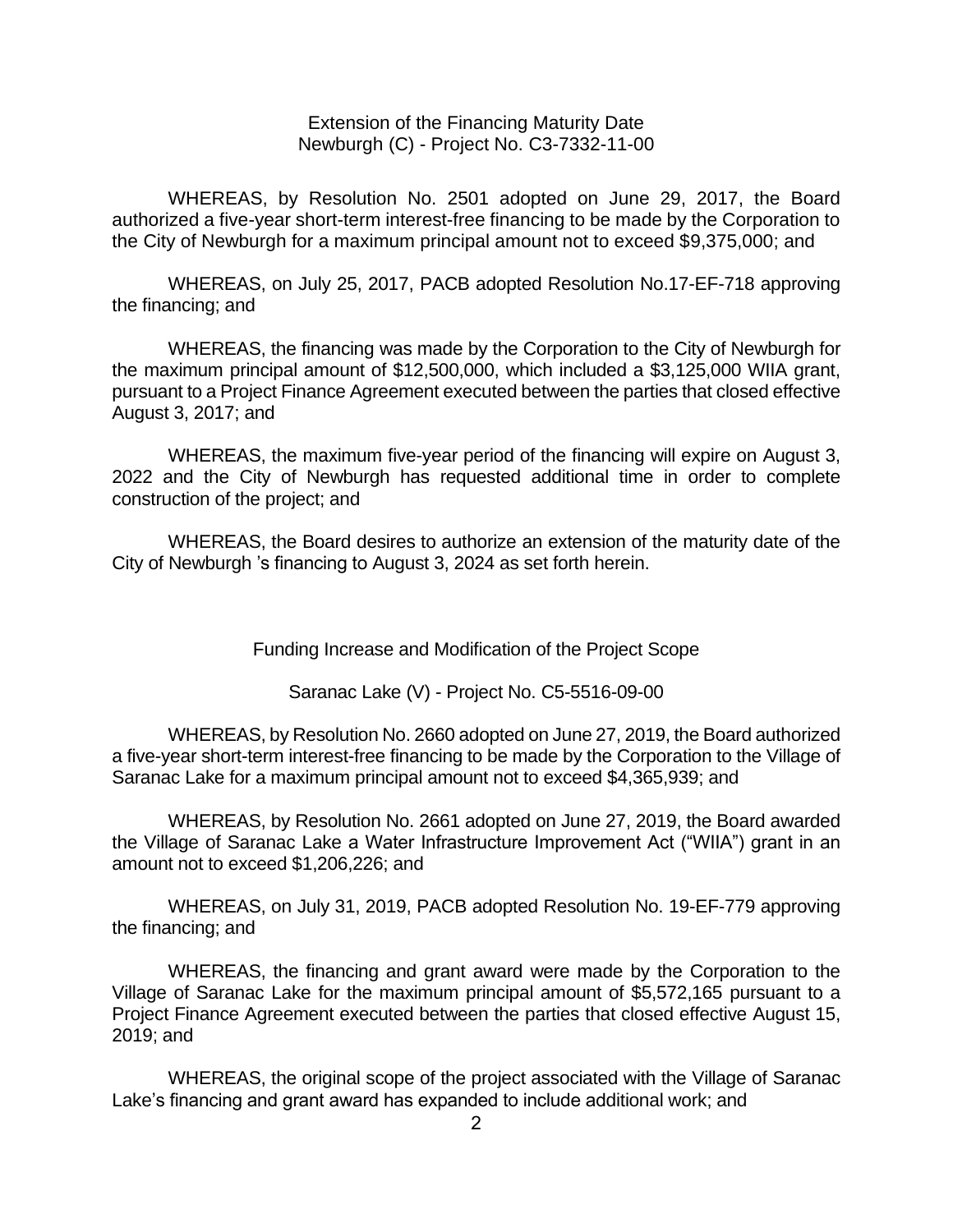WHEREAS, the project costs have increased and additional funding is necessary to complete construction of the project; and

 WHEREAS, the Board desires to authorize (1) an increase in the maximum principal amount of the Village of Saranac Lake's financing and (2) a modification of the project scope as set forth herein.

 NOW, THEREFORE, BE IT RESOLVED BY THE BOARD OF THE NEW YORK STATE ENVIRONMENTAL FACILITIES CORPORATION, AS FOLLOWS:

 Section 1. The Board hereby authorizes a modification of the original project scope associated with the Village of Corinth's financing and grant as set forth in Exhibit A. In addition, the maturity date of the Village of Corinth's financing is hereby extended from June 8, 2022 to June 8, 2023. All other authorizations, determinations, terms and conditions contained in Resolutions Nos. 2487 and 2488, and any amendments relating thereto, shall remain in effect.

 Section 2. The Board hereby authorizes the extension of the maturity date of the financing provided to the City of Newburgh from August 3, 2022 to August 3, 2024. All other authorizations, determinations, terms and conditions contained in Resolution No. 2501, and any amendments relating thereto, shall remain in effect.

 Section 3. The Board hereby authorizes the increase in the aggregate maximum principal amount of the financing previously authorized to the Village of Saranac Lake as set forth in Exhibit C. The Board further approves modification of the original project scope associated with the Village of Saranac Lake's financing and grant as set forth in Exhibit C. All other authorizations, determinations, terms and conditions contained in Resolutions Nos. 2660 and 2661, and any amendments relating thereto, shall remain in effect.

Section 4. This Resolution shall take effect immediately.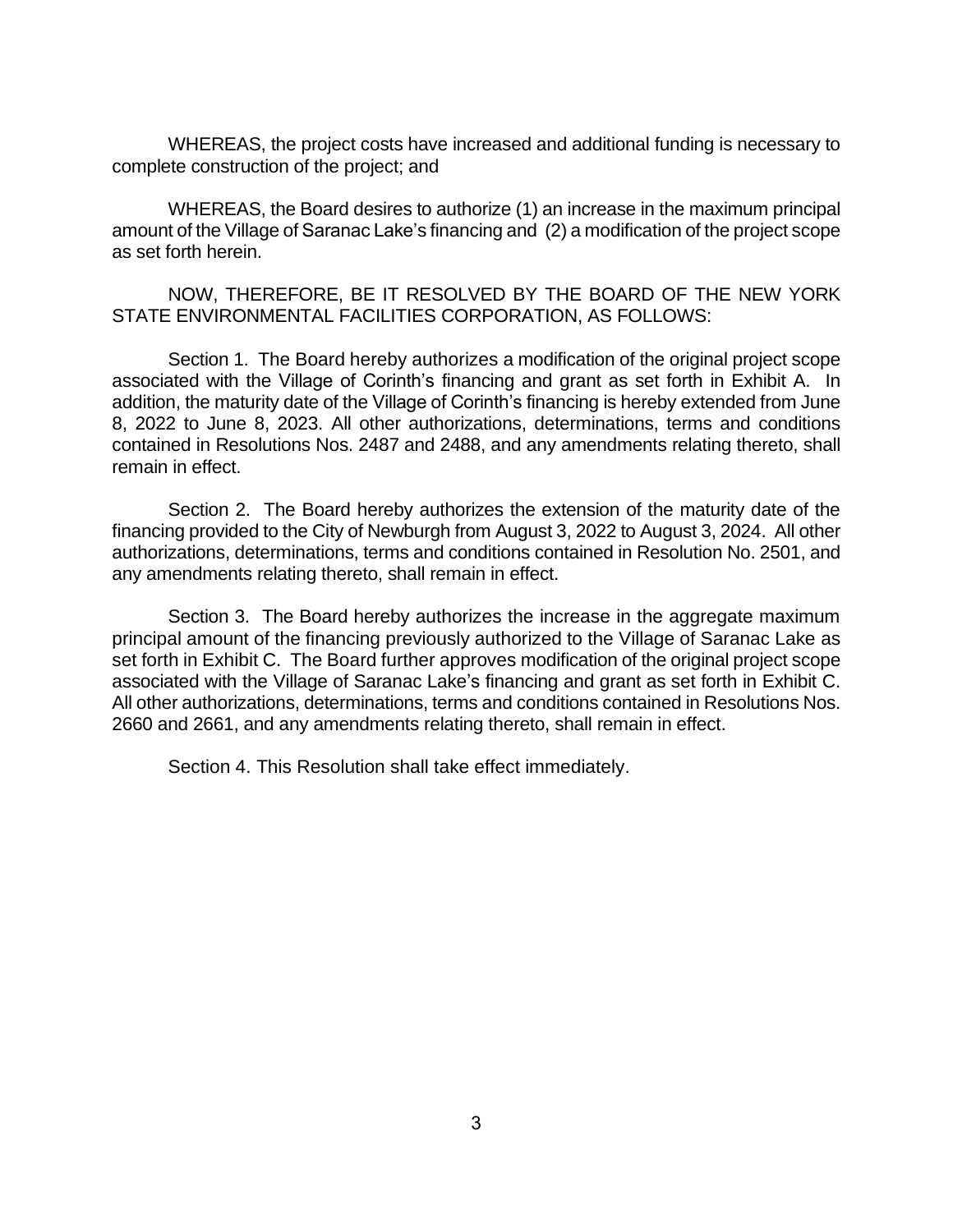### Exhibit A

|                       |               |          | Short-Term<br>Interest-Free                         |               |
|-----------------------|---------------|----------|-----------------------------------------------------|---------------|
| <b>Project Number</b> | Applicant     | County   | <b>Financing Maximum</b><br><b>Principal Amount</b> | Interest Rate |
| C5-5542-03-00         | Corinth $(V)$ | Saratoga | \$16,500,000                                        | 0%            |

# Project Description:

 This project consists of planning, design and construction of wastewater treatment plant replacement and collection system rehabilitation. The project is defined by the engineering reports entitled "Infrastructure Improvement Project" dated April 1, 2016 and "2017 Unanticipated Wastewater System Repairs" dated July 19, 2017, both by engineering firm Laberge Group, as may be updated, amended, supplemented, and approved by the Corporation.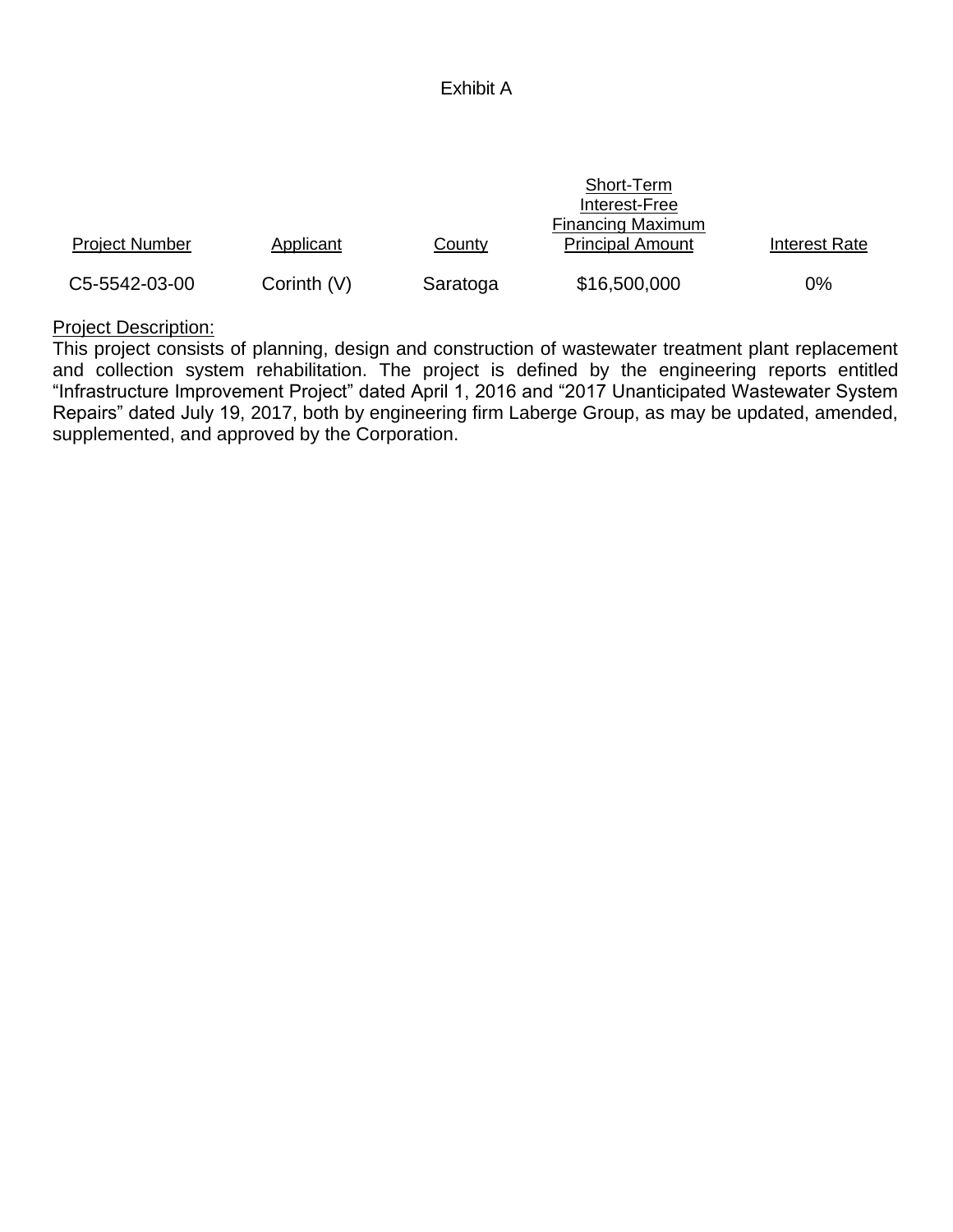### Exhibit B

|                       |              |        | Short-Term<br>Interest-Free                         |                      |
|-----------------------|--------------|--------|-----------------------------------------------------|----------------------|
| <b>Project Number</b> | Applicant    | County | <b>Financing Maximum</b><br><b>Principal Amount</b> | <b>Interest Rate</b> |
| C3-7332-11-00         | Newburgh (C) | Orange | \$9,375,000                                         | $0\%$                |

### Project Description:

 This action consists of financing costs associated with the planning, design and construction of Long Term Control Plan (LTCP) improvements to the City of Newburgh's combined sewage collection system and wastewater treatment plant (WWTP). The project is defined by the engineering report entitled "City of Newburgh CSO Long Term Control Plan" dated January 2013 and "City of Newburgh CSO Long Term Control Plan Addendum" dated January 2016 prepared by Arcadis, as may be updated, amended, supplemented, and approved by the Corporation.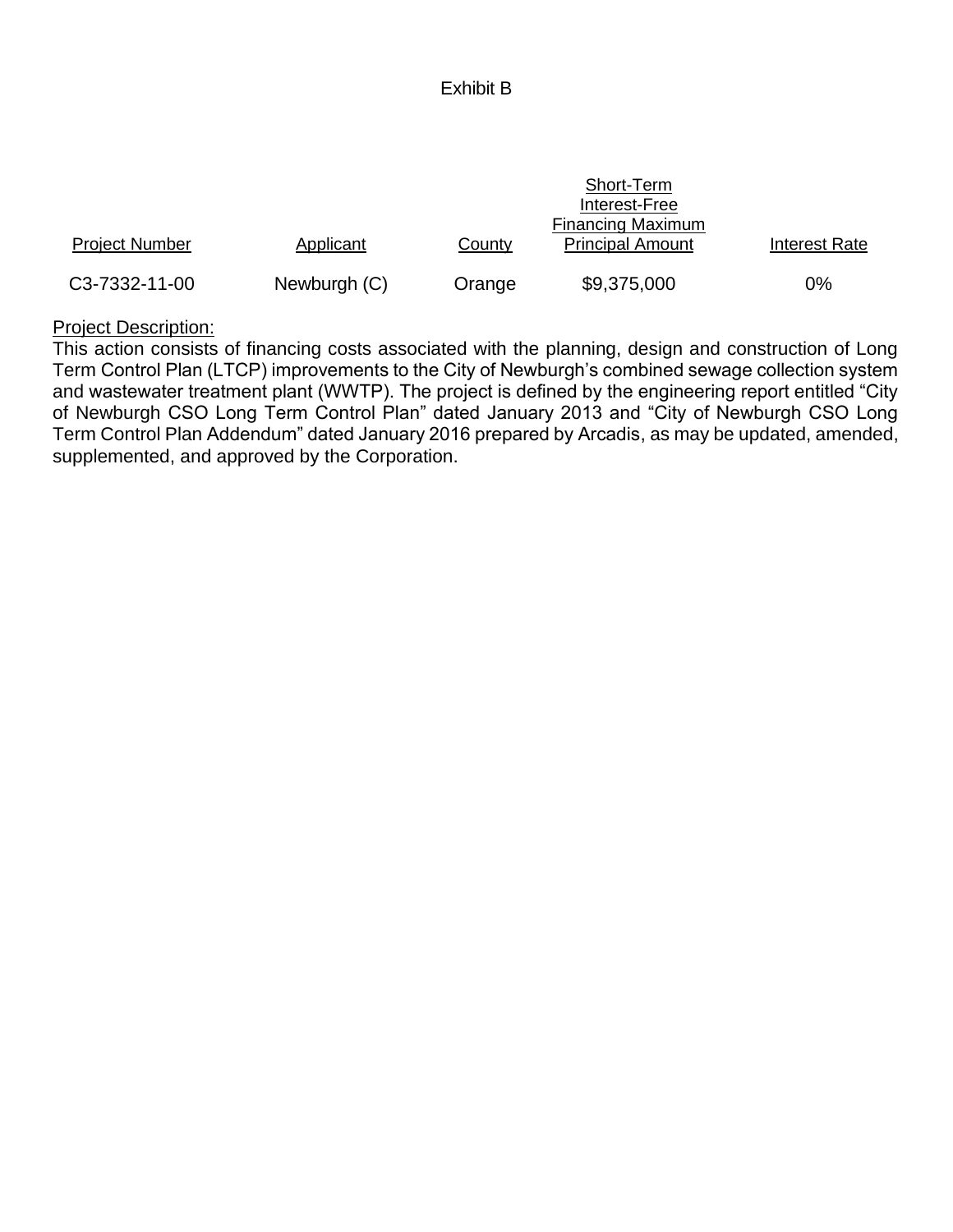# Exhibit C

|                       |                  |          | Short-Term<br>Interest-Free<br><b>Financing Maximum</b> |               |
|-----------------------|------------------|----------|---------------------------------------------------------|---------------|
| <b>Project Number</b> | Applicant        | County   | <b>Principal Amount</b>                                 | Interest Rate |
| C5-5516-09-00         | Saranac Lake (V) | Franklin | \$6,629,082                                             | 0%            |

### Project Description:

 This project consists of planning, design and construction of wastewater treatment plant (WWTP) upgrades. The project is defined by the engineering report entitled "Wastewater Treatment Plant, Secondary Process and Disinfection Evaluation" dated June 20, 2017 by the engineering firm AES Northeast, as may be updated, amended, supplemented, and approved by the Corporation.

|                       |                  |                 | Short-Term<br>Market-Rate                           |                          |
|-----------------------|------------------|-----------------|-----------------------------------------------------|--------------------------|
| <b>Project Number</b> | Applicant        | County          | <b>Financing Maximum</b><br><b>Principal Amount</b> | Initial<br>Interest Rate |
| C5-5516-09-00         | Saranac Lake (V) | <b>Franklin</b> | \$719,250                                           | (not to exceed)<br>4%    |

### Project Description:

 This project consists of planning, design and construction of wastewater treatment plant (WWTP) upgrades. The project is defined by the engineering report entitled "Wastewater Treatment Plant, Secondary Process and Disinfection Evaluation" dated June 20, 2017 by the engineering firm AES Northeast, as may be updated, amended, supplemented, and approved by the Corporation.

**BY: \_\_\_\_\_\_\_\_/***s***/\_\_\_\_\_\_\_\_\_\_\_\_\_\_\_**

 **Kate Siobhan Howard Secretary to the Corporation**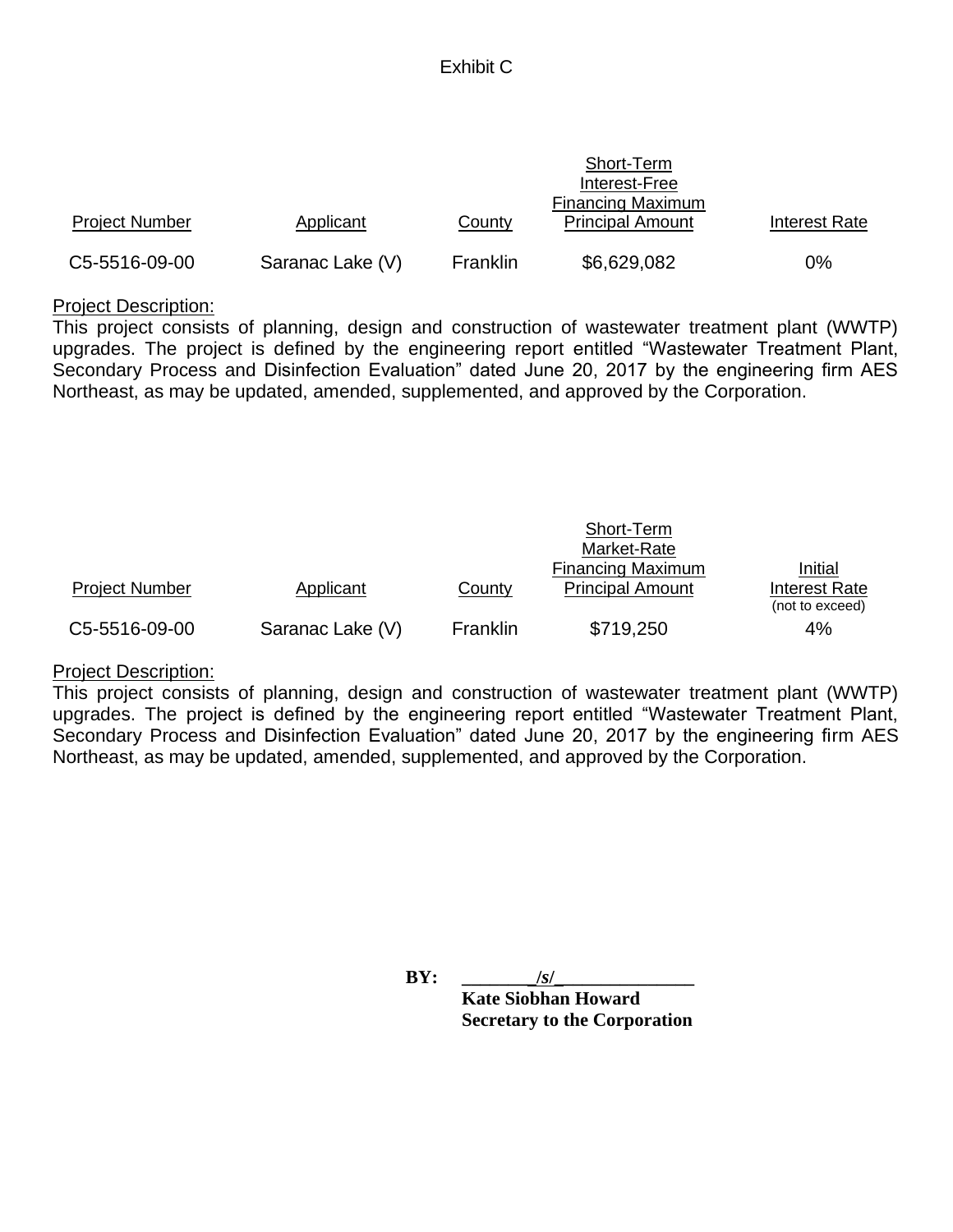#### **RESOLUTION NO. 2909**

 A RESOLUTION OF THE NEW YORK STATE ENVIRONMENTAL FACILITIES CORPORATION MAKING CERTAIN DETERMINATIONS AND AUTHORIZING CERTAIN ACTIONS IN CONNECTION WITH THE CLEAN WATER STATE REVOLVING FUND AND AUTHORIZING FINANCIAL ASSISTANCE PAYMENTS TO CERTAIN MUNICIPALITIES TO FUND ELIGIBLE CLEAN WATER PROJECTS FROM FUNDS APPROPRIATED FOR WATER INFRASTRUCTURE IMPROVEMENT PROJECTS

 WHEREAS, pursuant to the New York State Environmental Facilities Corporation Act, being Chapter 744 of the Laws of 1970 constituting Title 12 of Article 5 of the Public Authorities Law and Chapter 43-A of the Consolidated Laws of the State of New York, as amended (the "Act"), the New York State Environmental Facilities Corporation (the "Corporation") has been established as a body corporate and politic constituting a public benefit corporation; and

 WHEREAS, pursuant to Chapter 565 of the Laws of 1989, as amended (the "CWSRF Act"), the Clean Water State Revolving Fund ("CWSRF") was established in the custody of the Corporation; and

 WHEREAS, the Corporation is charged with providing low-cost financing to eligible recipients while maintaining the fiscal integrity of the CWSRF; and

 WHEREAS, each of the applicants listed in **Exhibit A** hereto has submitted an application to the Corporation for financial assistance under the CWSRF Act, for the purpose of financing or refinancing projects eligible for assistance under 33 USC 1383 (c) and undertaken and completed or to be undertaken and completed by such applicants; and

 WHEREAS, each project proposed to be financed or refinanced by such applicants through the short-term interest-free, short-term market-rate or long-term financings and/or additional subsidies descriptions of which are set out in **Exhibit A** hereto (collectively, the "CWSRF Projects") constitute an "eligible project" within the meaning of the CWSRF Act; and

 WHEREAS, with respect to the amounts identified in **Exhibit A**, the Corporation has, where necessary, identified funds available in excess of the amounts listed in the Intended Use Plan (the "IUP") or has made such moneys available through by-pass as provided in the IUP; and

 WHEREAS, with respect to the short-term market-rate financings, available funds within the CWSRF have been identified, and in the future the Corporation may seek the Board of Directors' approval to issue its Corporation Bonds to fund any such projects; and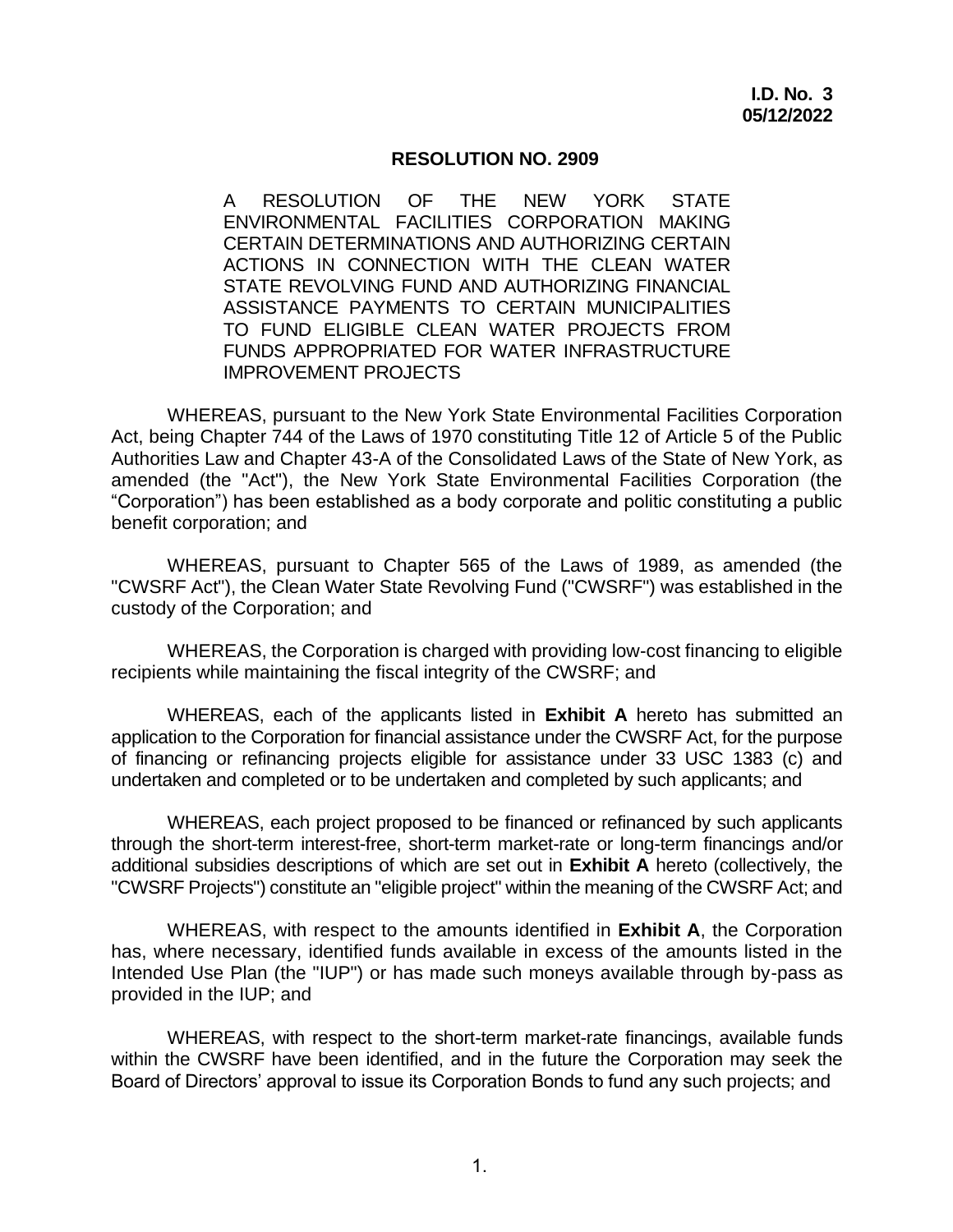WHEREAS, the Corporation desires to provide such short-term interest-free, short- term market-rate or long-term interest-free financings to the respective applicants, in accordance with the terms and conditions set forth in **Exhibit A**, and as will be more fully set forth in the closing documents for the financings (the "Direct Financings"); and

 WHEREAS, the New York State Water Infrastructure Improvement Act of 2015, being Part G of Chapter 60 of the Laws of 2015 ("WIIA 2015"), and the Clean Water Infrastructure Act of 2017, being Part T of Chapter 57 of the Laws of 2017 (the "Infrastructure Act") each authorizes and directs the Corporation to provide financial assistance payments ("Grants"), from funds appropriated for such purpose, to municipalities in support of water quality infrastructure projects; and

 WHEREAS, \$400 million was appropriated over a three-year period for the purposes of WIIA 2015, and no less than \$1 billion was appropriated for purposes of funding water infrastructure improvement projects under the Infrastructure Act; and

 WHEREAS, subsequent annual appropriations have been made available for the purpose of providing Grants to municipalities in support of water infrastructure improvement projects;

 WHEREAS, preference for award of Grants shall be given to municipalities that meet the Corporation's hardship criteria and projects that result in the greatest water quality improvement or greatest reduction in serious risk to public health; and

 WHEREAS, the Corporation has completed an evaluation of the projects set forth in **Exhibit B** (hereinafter referred to as the "WIIA Projects"), determined that each WIIA Project constitutes an eligible "water quality infrastructure project" as defined in WIIA, and otherwise meets the criteria for award of a WIIA Grant; and

 WHEREAS, the Corporation desires to provide WIIA Grants to the applicants listed in **Exhibit B** in support of water quality infrastructure projects in accordance with WIIA and subject to continuing compliance with applicable law as will be more fully set forth in the closing documents for the financing of each WIIA Project.

 WHEREAS, pursuant to WIIA, a municipality is not required to accept CWSRF financing from the Corporation to receive a WIIA Grant; however, municipalities often seek CWSRF financing in addition to their WIIA grant to fund the total cost of their project; and

 WHEREAS, for any CWSRF Project or WIIA Project subject to Article 6 of the Environmental Conservation Law, or the State Smart Growth Public Infrastructure Policy Act, the President has attested in a written Smart Growth Impact Statement that the project meets the relevant criteria as set forth in the Smart Growth Public Infrastructure Policy Act to the extent practicable or, if a Project does not meet the relevant criteria and compliance is considered impracticable, has provided a detailed statement of justification; and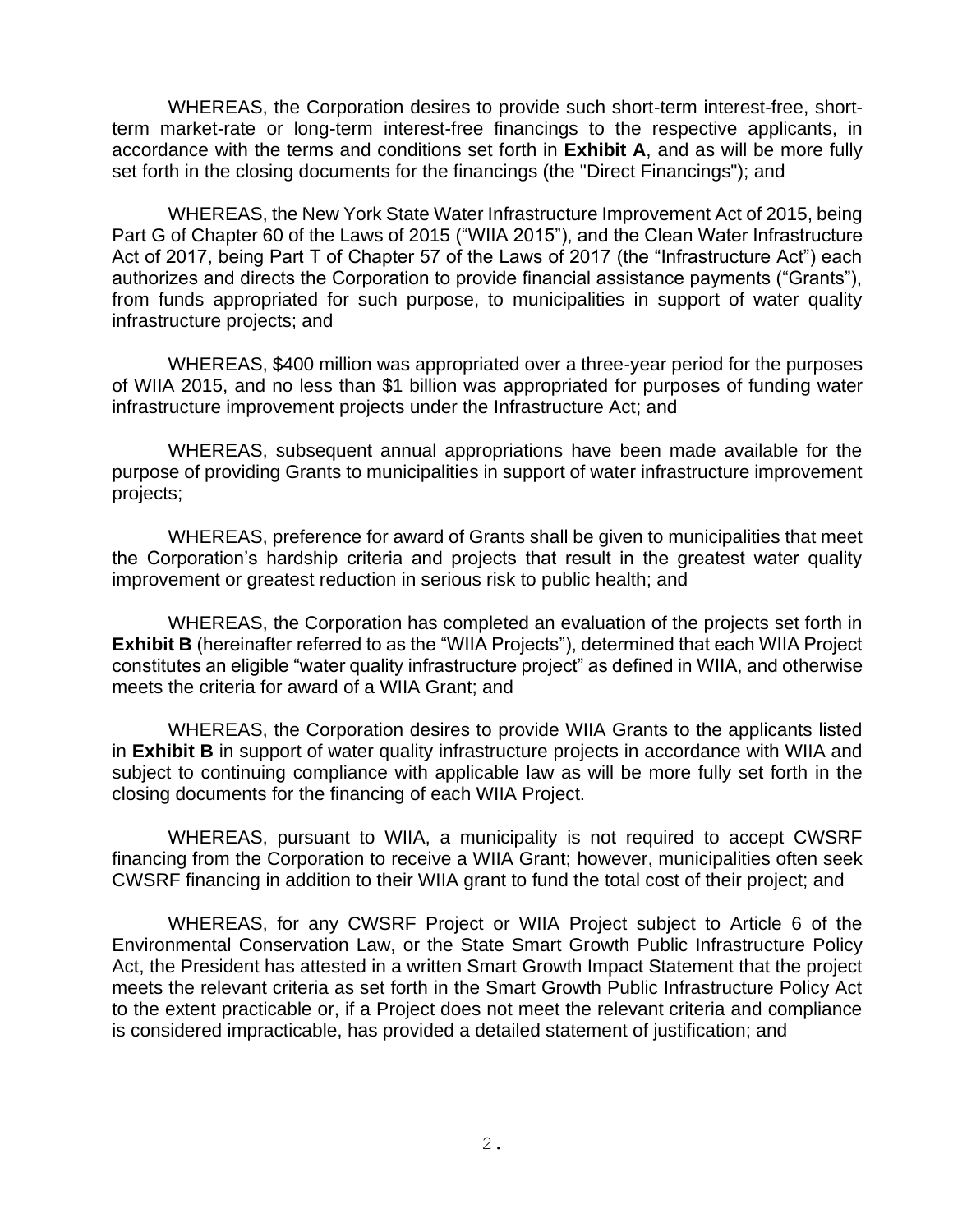NOW, THEREFORE, BE IT RESOLVED BY THE DIRECTORS OF THE NEW YORK STATE ENVIRONMENTAL FACILITIES CORPORATION, AS FOLLOWS:

### **SECTION 1. SHORT-TERM AND LONG-TERM FINANCINGS AND GRANTS**

 A. The Corporation has reviewed the information supplied by each financing applicant, set forth in **Exhibit A**, in connection with its application for CWSRF financial assistance, and the Corporation hereby determines that it would be impracticable or inadvisable to finance all or a portion of the costs of the CWSRF Projects from the proceeds of bonds or notes that are special obligations of the Corporation. The filing of the determination contained in this Section 1.A in accordance with, and to the extent required by, applicable law and regulations by or at the direction of an officer of the Corporation is hereby authorized and confirmed.

 B. To accomplish the purposes of the Act and the CWSRF Act, and to provide for the financing or refinancing of the CWSRF Projects, the Corporation is hereby authorized to provide the Direct Financings and/or the additional subsidies, from monies in the CWSRF, to the applicants listed in **Exhibit A** in compliance with applicable law. Each Direct Financing shall be in a principal amount not exceeding the principal amount set forth opposite the name of the applicant in **Exhibit A** and shall bear interest at rates not in excess of those set forth in **Exhibit A**. Each short-term Direct Financing shall mature not later than five years from the date of the closing of such short-term Direct Financing. Principal amounts and maturities are to be determined by either the President, any Vice President, Chief Financial Officer, General Counsel, or Controller (collectively, the "Authorized Officers") of the Corporation.

 The Corporation is further authorized to guarantee the payment of each short-term market-rate financing from monies and assets held in the CWSRF, each short-term market-rate financing shall be in a principal amount not exceeding the principal amount set forth opposite the name of the applicant in **Exhibit A**; shall mature not later than five years from the date of the closing of such short-term market-rate financing; and shall initially bear interest at a rate or rates not in excess of those set forth in **Exhibit A** and as may be determined by any Authorized Officer from time to time in accordance with the provisions of the financing agreement. Each short-term market-rate financing shall remain eligible to compete for and receive an interest rate subsidy if authorized in the current IUP and in the event that the project score so qualifies under such IUP, which subsidy shall be provided in accordance with the provisions of the financing agreement. Further, if authorized in the IUP, each short-term market-rate financing remains eligible to apply for a zero- interest rate (hardship) determination and receive interest rate subject to and in accordance with the applicable IUP.

 C. The Authorized Officers and the Secretary to the Corporation are each hereby authorized to prepare, execute, acknowledge and deliver to each applicant a financing agreement for such applicant's Direct Financing (including any grants), in such form as shall be determined by any Authorized Officer, with such amendments, supplements, changes, insertions and omissions as may be approved by any Authorized Officer. The Chief Financial Officer and the Secretary to the Corporation are each hereby authorized to affix the seal of the Corporation on such documents and attest the same. The execution of such documents by an Authorized Officer or the Secretary to the Corporation shall be conclusive evidence of any approval or determination authorized or required by this Section 1.C or by Section 1.B of this Resolution.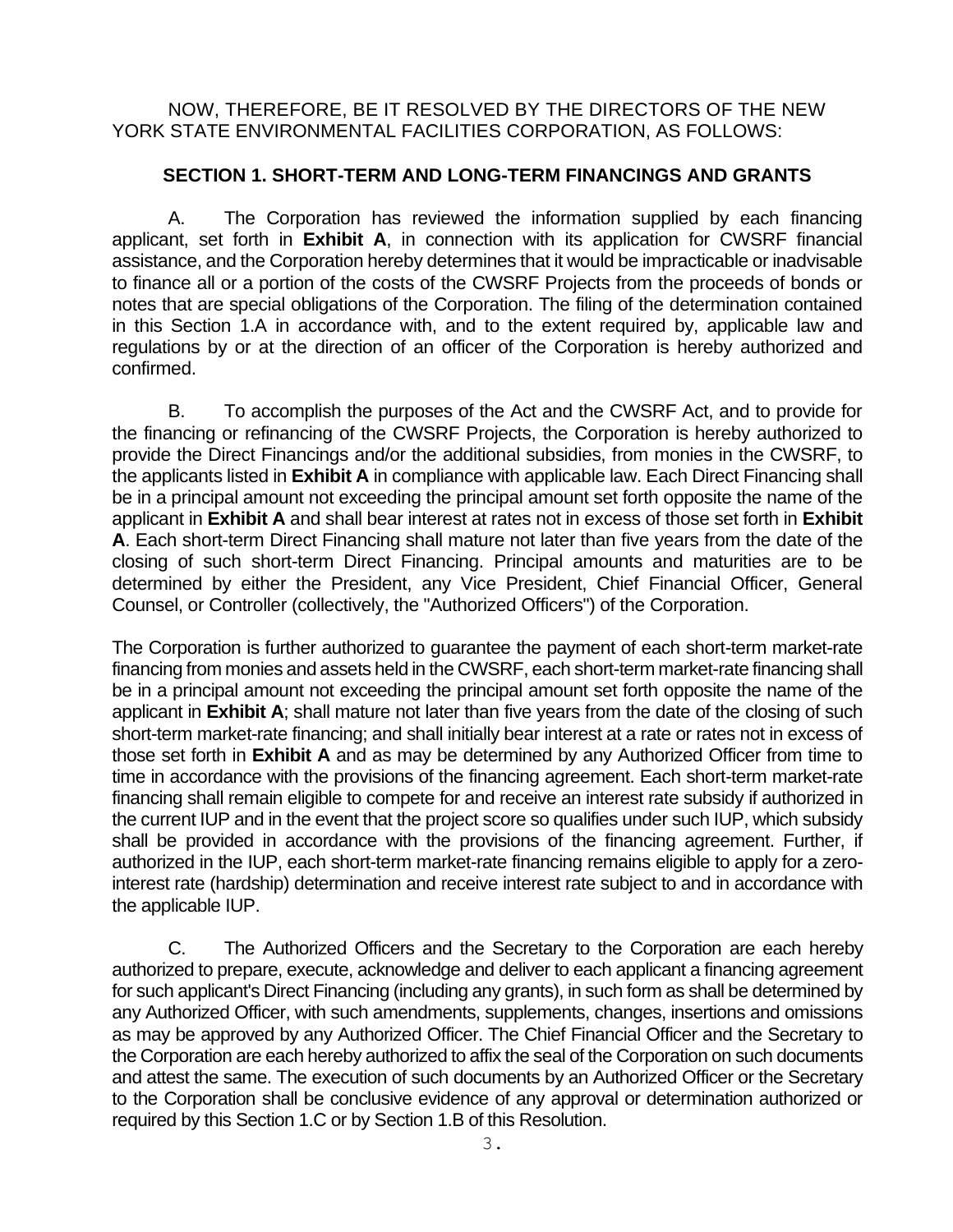# **SECTION 2. FINANCIAL ASSISTANCE PAYMENTS (WIIA GRANTS)**

 A. The Corporation has reviewed the information supplied by each applicant set forth in **Exhibit B** in connection with its application for a WIIA Grant.

 B. To accomplish the purposes of WIIA and provide financial assistance payments to the WIIA Project recipients, the Corporation is hereby authorized to provide WIIA Grants, from appropriated funds, to the applicants set forth in **Exhibit B** subject to continuing compliance with applicable law.

 C. The Authorized Officers are each hereby authorized to determine the amount of each WIIA Grant (which amount shall not exceed the amounts authorized herein) and the terms thereof.

# **SECTION 3. GENERAL**

 A. All covenants, stipulations, obligations and agreements of the Corporation contained in this Resolution, and in any agreement prepared pursuant to this Resolution, shall be deemed to be the covenants, stipulations, obligations and agreements of the Corporation to the full extent authorized or permitted by law, and such covenants, stipulations, obligations and agreements shall be binding upon the Corporation and its successors from time to time and upon any board or body to which any powers or duties affecting such covenants, stipulations, obligations in this Resolution, all rights, powers and privileges conferred and duties and liabilities imposed upon the Corporation by the provisions of this Resolution, or by any financing agreement prepared pursuant to this Resolution, shall be exercised or performed by the Corporation or by such directors, officers, board or body as may be required by law to exercise such powers and to perform and agreements shall be transferred by or in accordance with law. Except as otherwise provided such duties.

 B. No covenant, stipulation, obligation or agreement contained in this Resolution, or in any agreement prepared pursuant to this Resolution, shall be deemed a covenant, stipulation, obligation or agreement of any director, officer, agent or employee of the Corporation in his or her individual capacity and neither the Directors of the Corporation nor any Authorized Officer or the Secretary to the Corporation executing any such financing agreement shall be liable personally thereon or be subject to personal liability by reason of the execution thereof.

 C. The amount of each WIIA Grant (which amount shall not exceed the amounts authorized herein) and the terms thereof shall be determined by the Authorized Officers.

 D. The Authorized Officers and the Secretary to the Corporation are each individually authorized and directed to execute and deliver any such other agreements or instruments, to do and cause to be done any such other acts and things, and to make such other changes, omissions, insertions, revisions or amendments to each of the documents referred to in this Resolution as they may determine to be necessary or proper for carrying out, giving effect to and consummating the transactions contemplated by this Resolution and any financing agreement prepared pursuant to this Resolution.

E. This Resolution shall take effect immediately.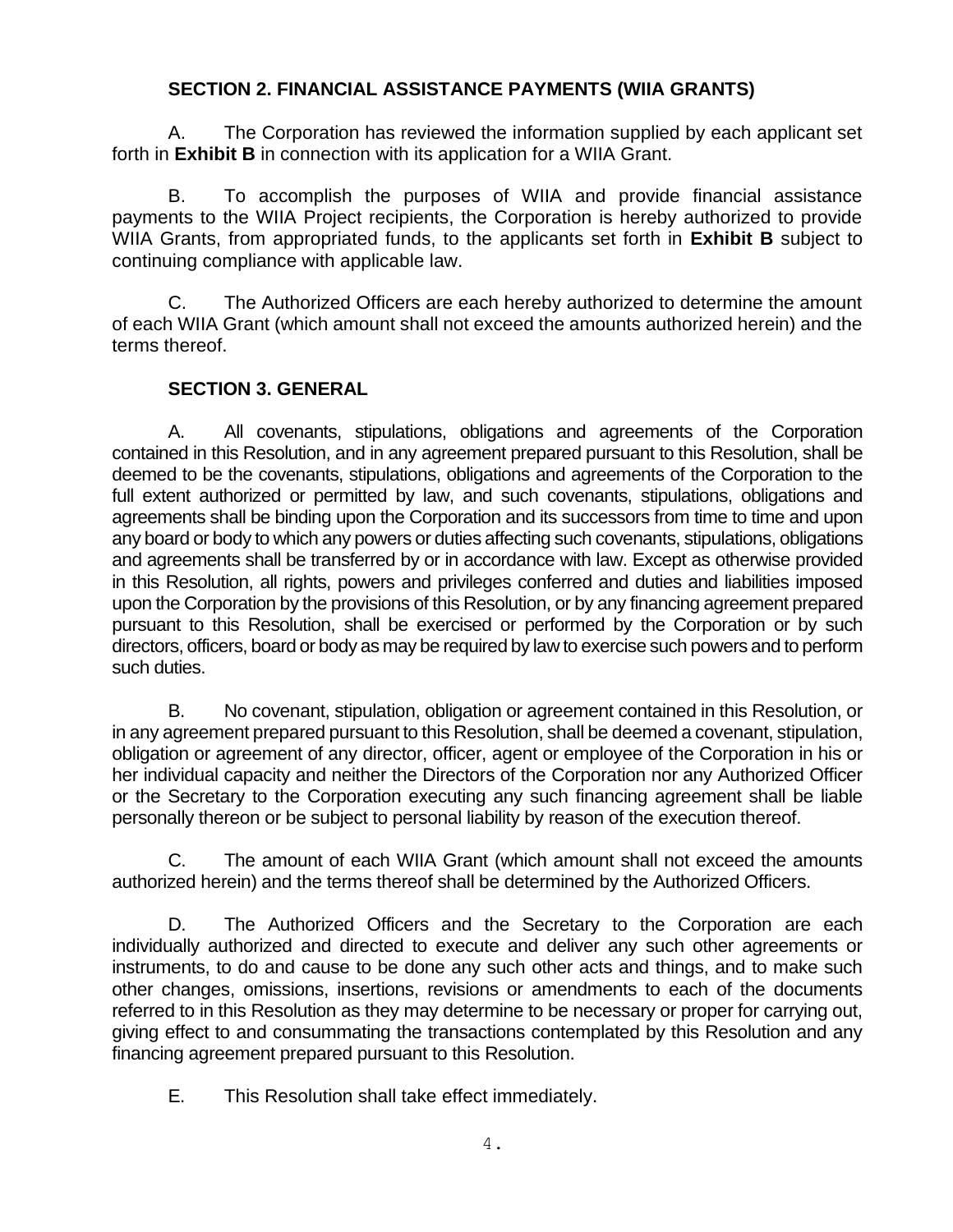# **Exhibit A**

## CWSRF Direct Financings (Short-Term and Long-Term Financings and Additional Subsidies)

## **Short-Term Interest-Free Financings:**

|                          |                                |        | Short-Term<br>Interest-Free |                       |                  |
|--------------------------|--------------------------------|--------|-----------------------------|-----------------------|------------------|
|                          |                                |        | Financing<br>Maximum        | Maximum<br>Amount     |                  |
| Project<br><b>Number</b> | Applicant                      | County | Principal<br>Amount         | Additional<br>Subsidy | Interest<br>Rate |
| C9-6602-28-00            | <b>Buffalo Sewer Authority</b> | Erie   | \$28,955,885                | \$9,054,768           | 0%               |

#### Project Description

 This project consists of planning, design and construction of upgrades to the Bird Island Wastewater Treatment Plant (WWTP) secondary treatment system. The project is defined by the engineering report entitled "Secondary System Rehabilitation and Upgrade" dated January 28, 2020 by the engineering firm AECOM, as may be updated, amended, supplemented, and approved by the Corporation.

|               |                          |               | Short-Term    |            |             |
|---------------|--------------------------|---------------|---------------|------------|-------------|
|               |                          |               | Interest-Free |            |             |
|               |                          |               | Financing     | Maximum    |             |
|               |                          |               | Maximum       | Amount     |             |
| Project       |                          |               | Principal     | Additional | Interest    |
| Number        | Applicant                | <b>County</b> | Amount        | Subsidy    | <b>Rate</b> |
| C5-5559-05-01 | <b>Washington County</b> | Washington    | \$12,836,201  | N/A        | 0%          |

### Project Description

 This project consists of planning, design and construction of upgrades at the Washington County Sewer District No. 2 wastewater treatment plant (WWTP). The project is defined by the engineering report 1 – Long Term Control Plan" dated December 2010, revised June 2012, and amended November 15, 2012 by the engineering firm CDM Smith, and by; "Washington County Sewer District No. 2 Basis of Design Report" dated May 2021 by the engineering firm Wendel, as may be updated, amended, entitled "Washington County Sewer District #2, Fort Edward, New York, Combined Sewer Overflow Phase supplemented, and approved by the Corporation.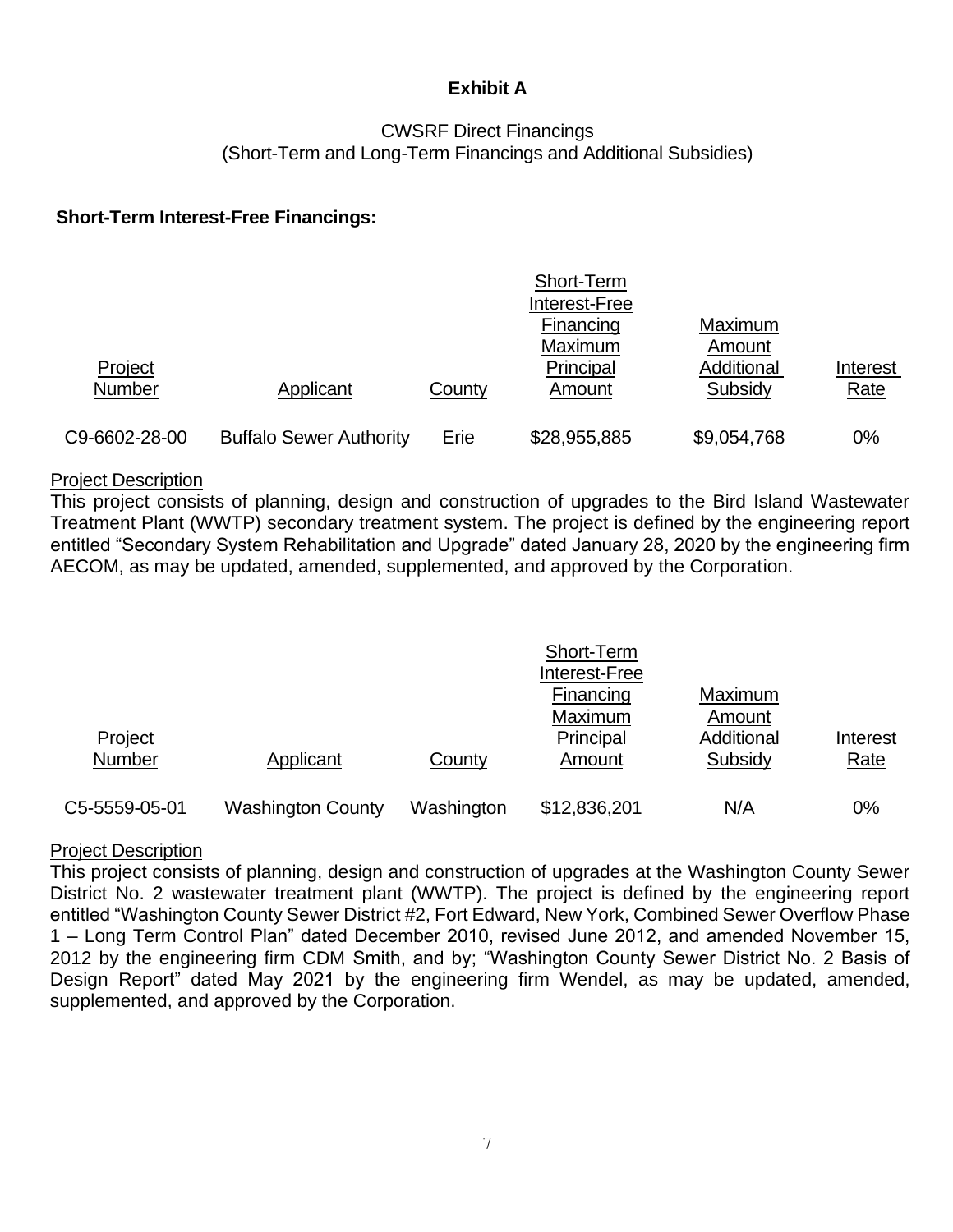## **Short-Term Market-Rate Financings:**

|                          |                                |        | Short-Term<br><b>Market Rate</b> |                       |                                             |
|--------------------------|--------------------------------|--------|----------------------------------|-----------------------|---------------------------------------------|
|                          |                                |        | Financing<br>Maximum             | Maximum<br>Amount     |                                             |
| Project<br><b>Number</b> | Applicant                      | County | Principal<br>Amount              | Additional<br>Subsidy | Initial<br>Interest Rate<br>(not to exceed) |
| C9-6602-28-00            | <b>Buffalo Sewer Authority</b> | Erie   | \$7,837,947                      | N/A                   | 4%                                          |

#### **Project Description**

 Treatment Plant (WWTP) secondary treatment system. The project is defined by the engineering report entitled "Secondary System Rehabilitation and Upgrade" dated January 28, 2020 by the engineering firm This project consists of planning, design and construction of upgrades to the Bird Island Wastewater AECOM, as may be updated, amended, supplemented, and approved by the Corporation.